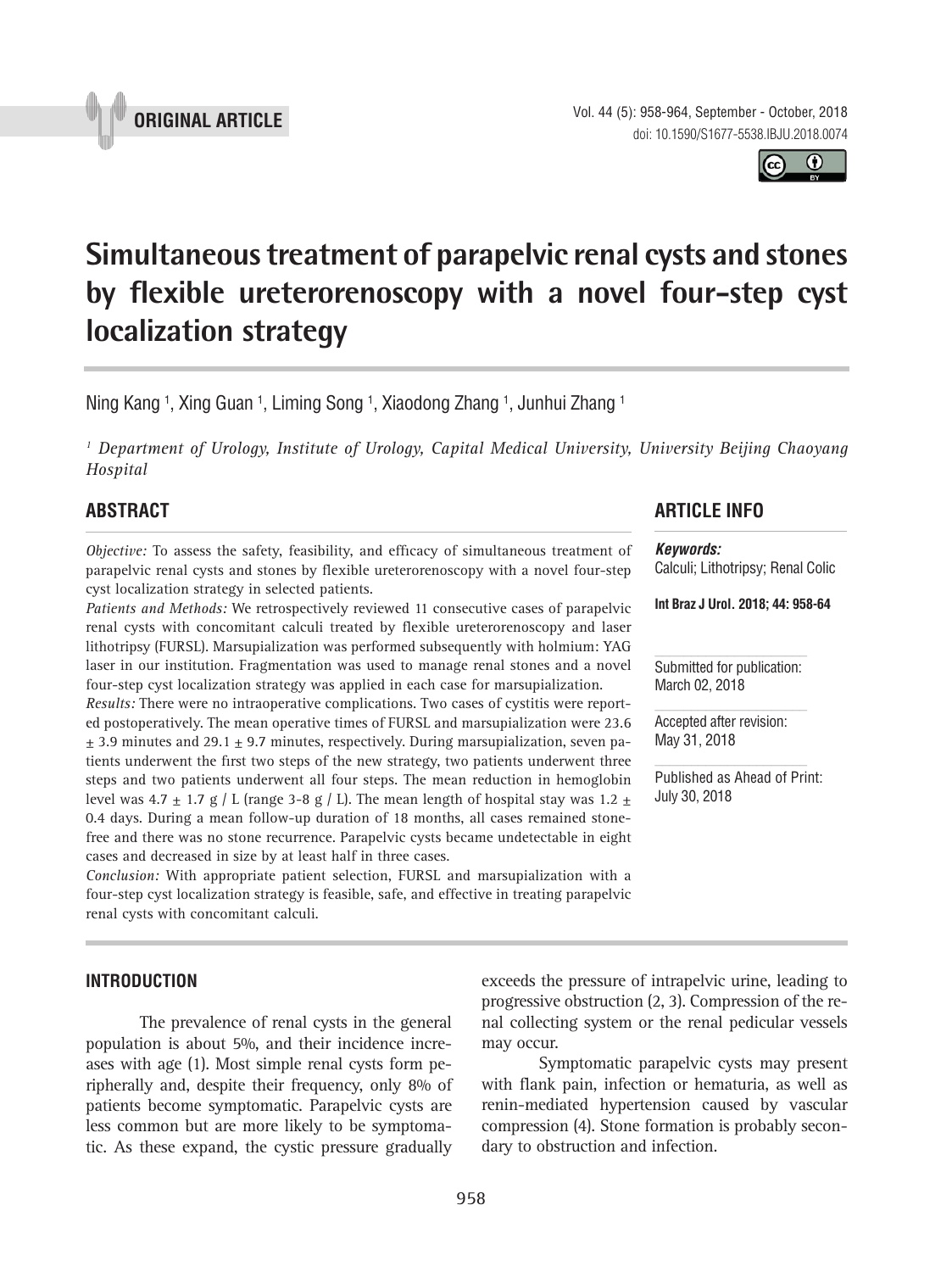Currently available endoscopic management options for parapelvic cysts include antegrade percutaneous nephroscopic ablation, retrograde flexible ureterorenoscopy and laparoscopic marsupialization by transperitoneal or retroperitoneal access (5). The retrograde approach is particularly effective and has a low complication rate. Other benefits include its minimally invasive nature and a short hospital stay after surgery (6).

Published research on endoscopic surgery for parapelvic cysts alone is plentiful, but few studies have investigated the management of parapelvic cysts with concomitant renal calculi. As far as we know, there are also no standard guidelines concerning the localization of parapelvic cysts during endoscopic surgery. We summarize four steps for localizing parapelvic cysts and describe our initial clinical experience in dealing with renal parapelvic cysts with concomitant calculi.

## **MATERIALS AND METHODS**

### **Patients**

We retrospectively reviewed 11 consecutive patients with parapelvic renal cysts with concomitant calculi treated by flexible ureterorenoscopy and laser lithotripsy (FURSL) and subsequent marsupialization with holmium: YAG laser in our institution between October 2013 and August 2016.

Inclusion criteria were as follows:

1) presence of a parapelvic cyst compressing the renal pelvis or renal calyx;

2) presence of secondary renal calculi larger than 0.5 cm in size caused by obstruction and failure of conservative therapy and extracorporeal shock wave lithotripsy (ESWL);

3) absence of a history of ureteral stricture and 4) symptoms such as flank pain or hematuria that progress despite 6 months or more of conservative therapy. Patients whose cysts were suspicious for malignancy on imaging or who exhibited severe hydronephrosis were excluded from the study.

All patients were preoperatively evaluated based on a complete blood count, routine biochemistry, coagulation parameters and radiographic imaging. Those with a positive urine culture were treated accordingly. Imaging evaluations included plain films of the kidneys, ureters and bladder (KUB), renal ultrasonography, intravenous urography (IVU) and / or contrast-enhanced spiral computed tomography (CT) to define the collecting system anatomy, the renal hilum and the location of the parapelvic cysts. The cyst sizes were measured using their longest axes. Informed consent was obtained, including for the conduct of alternative surgical procedures if necessary. A color Doppler ultrasound machine with a 3.5-MHz transducer (Hitachi Aloka, Tokyo, Japan) was employed in this study.

#### **Procedures**

Under general anesthesia, patients were placed in the Galdakao-modified supine Valdivia (GMSV) position, which allowed both antegrade and retrograde renal access. Intravenous antibiotics were given preoperatively. The ureteral orifice was cannulated with a hydrophilic guidewire (0.035 / 0.038-inch, Cook® Medical, Bloomington, IN, USA).

After confirming guidewire placement in the renal pelvis by ultrasound, the rigid ureteroscope (Richard Wolf GmbH, Germany) was used to evaluate the relevant ureter. The ureteral access sheath (12 / 14-Fr, 13 / 15-Fr, Cook® Medical, Bloomington, IN, USA) was inserted into the ureteropelvic junction. Following preoperative imaging, the operator surveyed the entire renal pelvis and individual calyces sequentially using a flexible ureterorenoscope (YC-LF-A Youkang Company, China) to locate the parapelvic cysts and the renal calculi. Once the renal calculi were found, the operator tried to relocate the stone from the affected calyx to the renal pelvis using a 2.2-Fr zero-tip nitinol stone retrieval basket (Cook® Medical, Bloomington, IN, USA). Afterwards, stone fragmentation was achieved with a holmium: YAG laser set at an energy level of 1-2 J and at a rate of 5-10 Hz. Stones were effectively broken down into fragments that were easy to pick up using the same basket.

The flexible ureterorenoscope was used to determine the exact position of the parapelvic cysts, and marsupialization was accomplished using a holmium laser with a 276-µm fiber. We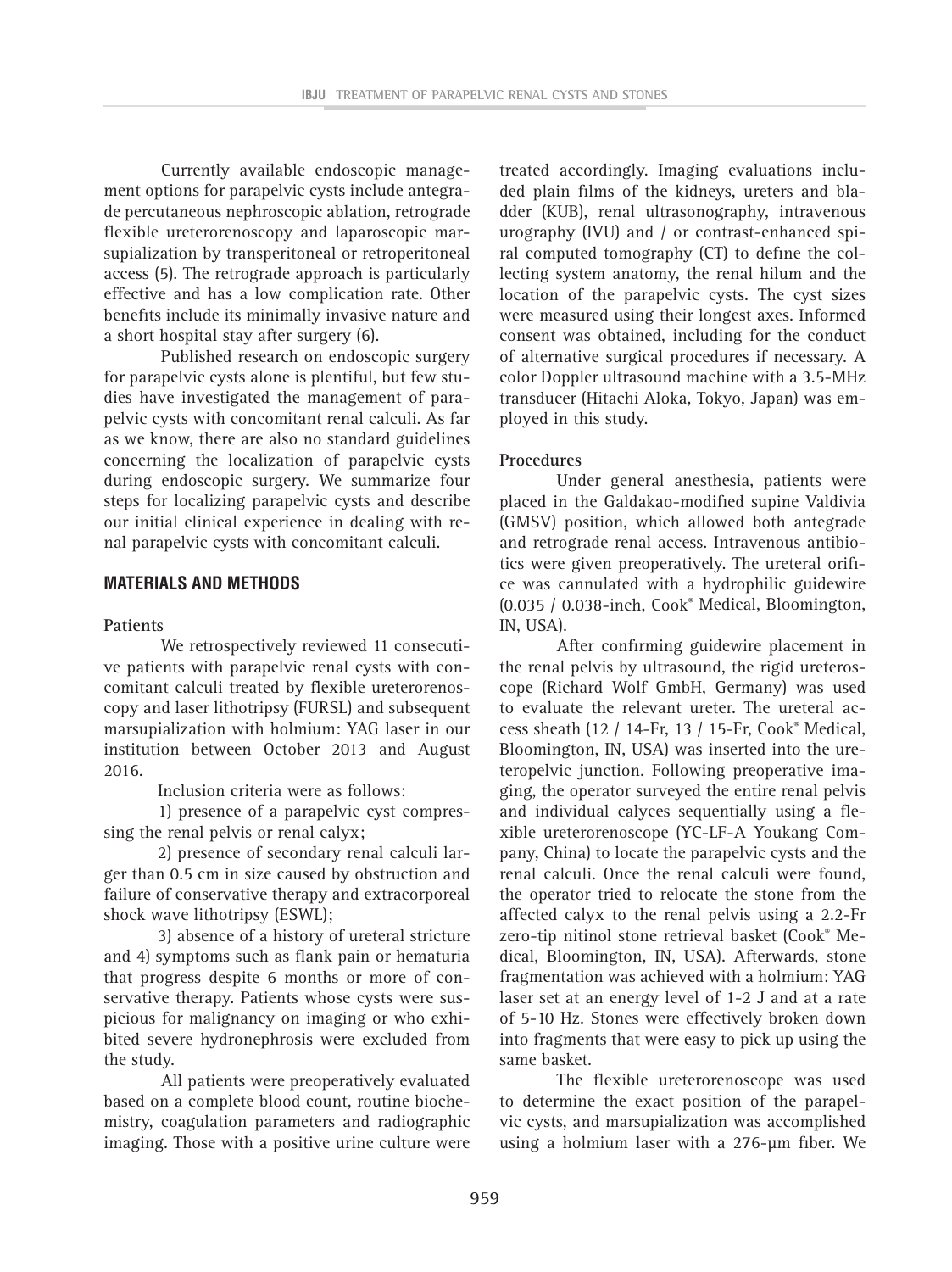routinely performed four steps to locate the cysts, as described below.

Step 1: Since the typical renal cyst appears transparent with black and blue areas, we initially tried to find the cyst wall by direct visualization.

Step 2: The flexible ureterorenoscope was guided close to the cyst wall in real time using ultrasound, noting that the sonographic characteristic of a cyst is an anechoic area with posterior acoustic enhancement. After confirmation by the operator that the flexible ureterorenoscope was pushing against the cyst wall (Figure-1a), the laser was triggered for incision and drainage. The typical smoking sign was observed (Figure-1b).

Step 3: If the initial two steps were unsuccessful, the second surgeon performed percutaneous renal cyst puncture. Ultrasound imaging was employed to find an appropriate puncture site

to avoid injuries to the bowel and other organs surrounding the kidney. Under ultrasound guidance, 10 mL of cystic fluid was extracted and the same volume of methylene blue solution (0.9% sodium chloride 1000 mL mixed with methylene blue 20-40 mg) was injected into the cyst cavity in each case to help the surgeon identify the cyst wall more accurately, using color changes detected through the flexible ureterorenoscope as a guide (Figure-1c).

Step 4: If the surgeon still could not find the cyst wall accurately after step 3, a fiber endoscope was used, which consisted mainly of a 16-gauge (4.8-Fr) outer puncture shaft (Bard® Magnum® ; Tempe, AZ, USA; see Figure-2a), a 0.7 mm fiber endoscope (YC-LF-A, Youkang Company, China; see Figure-2b) and a Y-shaped three- -way connector (Gateway™ Advantage Y-Adapter,

**Figure 1a) The flexible ureterorenoscope pushing against the cyst wall the arrow shows the tip of the flexible ureterorenoscope; 1b) Laser-assisted incision and internal drainage, with typical "smoking sign"; 1c) Under the flexible ureterorenoscope, some areas of the renal pelvis appear blue; 1d) Visualization of the light from the antegrade fiber-endoscope in the darkened renal pelvis.**

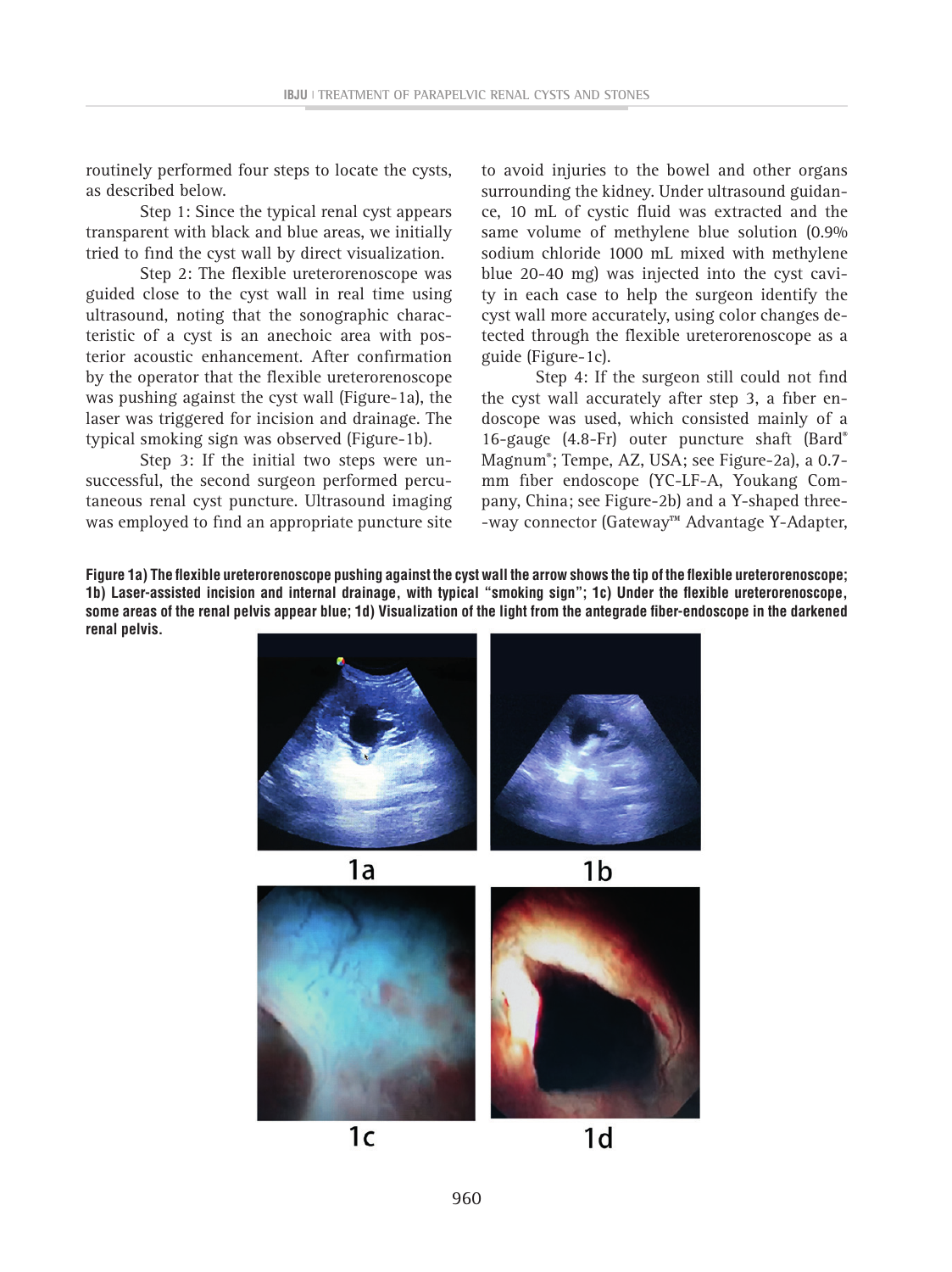Boston Scientific Corporation, USA). The adapter was attached to the tip of the outer shaft (Figure- -2a), allowing the insertion of the fiber endoscope as well as syringe irrigation.

Once the outer puncture shaft was advanced into the cyst under ultrasound guidance, the fiber endoscope was inserted into the parapelvic cavity through the outer puncture shaft. The cyst's interior aspect was then completely examined. The assistant reduced the brightness of the retrograde flexible ureterorenoscope, permitting the retrograde intrarenal surgery (RIRS) operator to see the light from the antegrade fiber endoscope clearly in the darkened renal pelvis. This illuminated the cyst wall for internal drainage (Figure-1d). We set the energy level to 1.0 J and the frequency to 30 Hz to marsupialize the cyst wall.

cular area for adequate drainage. The full-thickness incision was extended to about 2-4 cm to enable communication with the collecting system. To minimize the risk of parenchymal injury especially with thick-walled cysts, a distance of 5 mm or more was maintained between the incision margin and the normal renal parenchyma. The 6-Fr double-J stent was inserted, with its proximal end inside the cyst. Two double-J stents were placed if the cyst wall was thick. The antegrade outer puncture shaft was removed immediately.

Indwelling Foley catheters were removed on postoperative day 1, and all patients were subsequently discharged from the hospital. Double-J stents were scheduled for removal 3 months after the first follow-up.

A cruciform incision was made in an avas-

**Perioperative data**

**Figure 2a) One adapter attached to the tip of the outer shaft; 2b) The 0.7-mm fiber-endoscope of the flexible ureterorenoscope; 2c) Preoperative CT showing the right parapelvic cyst and renal stone; 2d) Postoperative CT showing the absence of cysts and stones.**

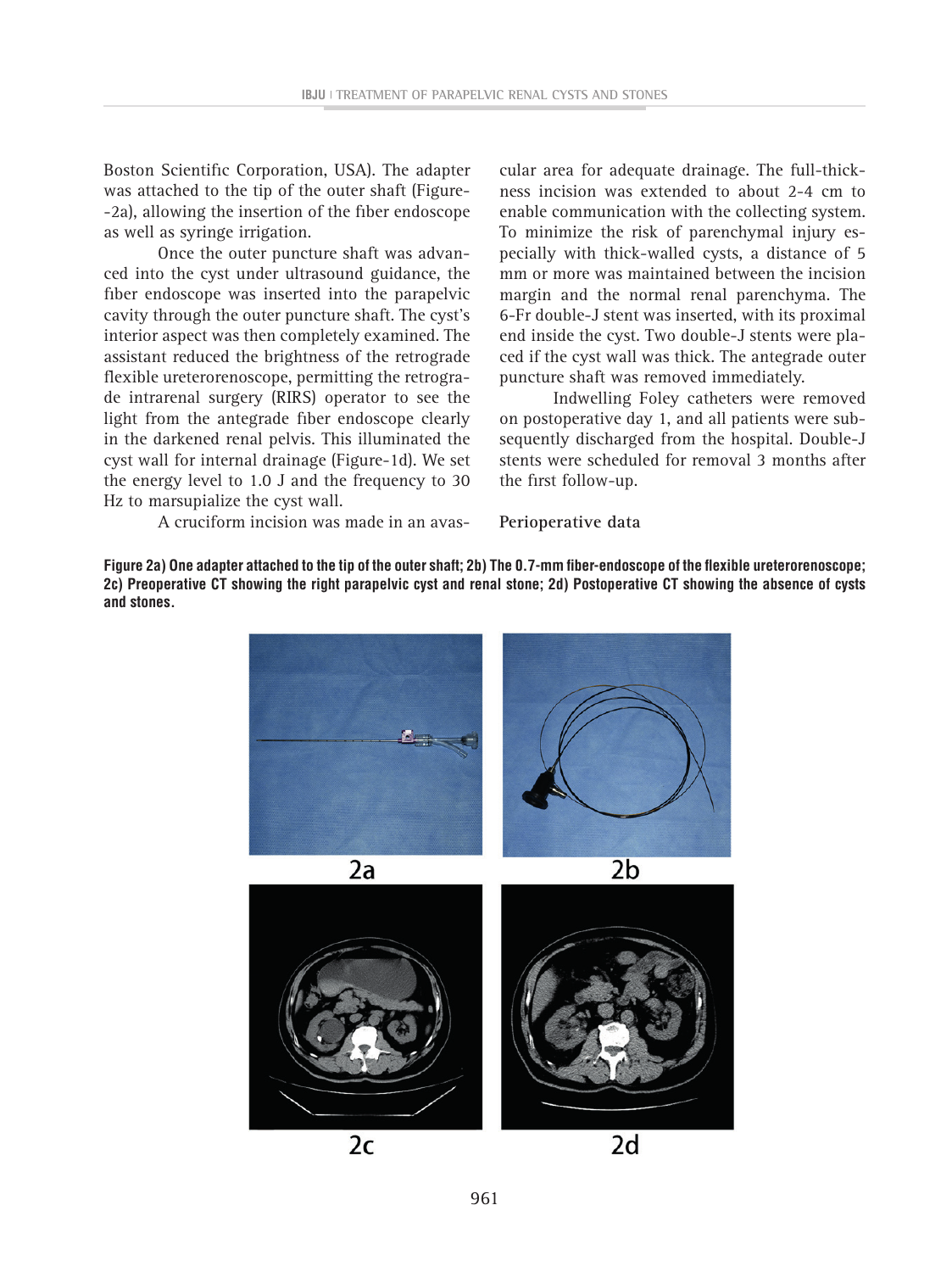On postoperative day 1, each patient underwent renal imaging evaluation. Operative times, rates of intraoperative and postoperative complications (according to the Clavien-Dindo classification system), changes in hemoglobin, lengths of postoperative hospital stay and stone-free rates (SFRs) were also obtained for this study. All patients were followed-up 6, 12 and 24 months later for evaluation of their stone-free status and parapelvic cysts. Stone free was defined as the absence of residual stones on imaging, using enhanced CT and / or renal ultrasonography.

## **RESULTS**

A total of 11 patients, composed of six males and five females, underwent FURSL and marsupialization by RIRS. The mean patient age was 47.5  $\pm$ 11.9 years. The mean body mass index was  $26.7 \pm$ 3.5 kg/m<sup>2</sup> (range 21.9-33.2 kg / m<sup>2</sup>). The mean cyst size on the preoperative CT scan was  $53.6 \pm 7.8$  mm (range 40-65 mm). The mean stone size was 10.1  $\pm$ 1.3 mm (range 8-12 mm).

All operations were conducted successfully, with none of the cases requiring conversion to open surgery or standard percutaneous nephrolithotomy (PCNL). The mean operative times of FURSL and marsupialization were 23.6  $\pm$  3.9 minutes and 29.1 ± 9.7 minutes, respectively. During marsupialization, seven patients underwent the initial two steps of cyst localization, two patients underwent three steps and two patients underwent all four steps. The mean reduction in hemoglobin level was  $4.7 \pm 1.7$  g / L (range  $3-8$  g  $/$  L). The mean length of hospital stay was  $1.2 \pm 0.4$  days.

There were no serious intraoperative complications such as massive hemorrhage or damage to the renal parenchyma noted. None of the patients required blood transfusion. Cystitis occurred in two patients in the postoperative period. Both were treated with oral antibiotics, and neither required readmission.

Patients were followed up for a mean of 18 months (range 15-24 months). During follow-up, eight cysts became undetectable, while three cysts decreased in size by at least half and communicated with the renal collecting system. The SFRs obtained 6 and 12 months postoperatively were both 100% (preoperative CT Figures-2c and postoperative CT Figures-2d). There was no radiographic evidence of obstruction in any of the patients, and they were all asymptomatic.

## **DISCUSSION**

Although parapelvic renal cysts are a relatively rare form of renal cysts, they are adjacent to the vessels of the renal hilum and collecting system and are more frequently associated with obstruction, pain, infection and stone formation (3, 7). Therefore, parapelvic cysts more commonly require intervention.

The parapelvic cyst may expand and compress the collecting system, promote stone formation and hinder spontaneous stone passage. The initial stone sizes of five patients in our study were less than 0.5 cm; however, after long-term conservative treatment (7-12 months), the renal stones in all 11 cases enlarged rather than diminished in size. This suggests that indications for minimally invasive strategies such as endosurgery should be relaxed in cases of parapelvic cysts with concomitant calculi.

To date, there are only a few published studies describing treatments for parapelvic cysts with concomitant calculi. Chen et al. (8) reported the effectiveness of percutaneous intrarenal cyst marsupialization and simultaneous nephrolithotomy in the management of renal cysts with ipsilateral calculi in 16 patients, of which only two cases involved parapelvic cysts. In their study, the optimal puncture route was selected to marsupialize the cyst and approach the target calyx. The cyst was marsupialized into the collecting system at the dilation process. Percutaneous nephrolithotomy was performed subsequently with the 18-Fr work access. A nephrostomy tube was placed in all cases and removed 20 to 30 days later.

During the past decades, RIRS gained popularity due to significant advances in endoscope and laser technologies. The procedure often took the place of open surgery and PCNL in some complicated cases. In our study, all 11 parapelvic cysts were surrounded by thick renal parenchyma. The wide work access sites associated with PCN inevitably cause severe damage to the kidney. Intuitively, the retrograde approach may be less invasive in these patients.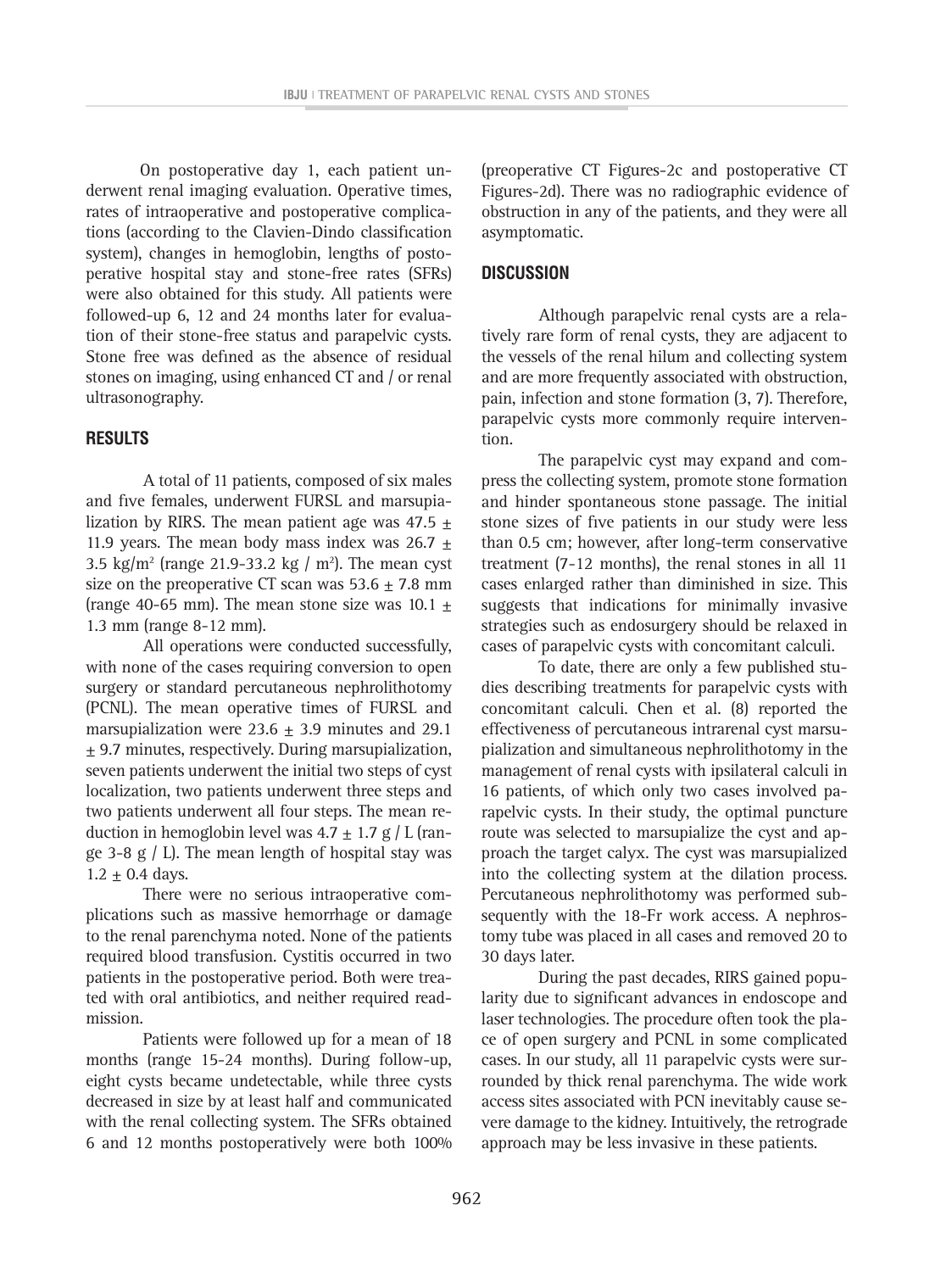To prevent stone debris from depositing in the opening of parapelvic cysts, we performed FUR-SL prior to marsupialization. We first attempted to extract the stone through the basket, but if the stone was too large to relocate to the renal pelvis, we divided it into smaller fragments using the fragmenting technique of laser lithotripsy, which uses high energy and low frequency. Rather than producing dust, which requires low laser energy and high frequency, we created relatively large stone fragments to facilitate easier removal by the basket, thus allowing more complete stone extraction. Consequently, it is more effective in preventing stone recurrence or deposition in the opening of the cyst cavity. Renal ultrasonography was performed to ensure the absence of residual stones in the collecting system.

Compared with simple renal parenchymal cysts, percutaneous aspiration and sclerotherapy for parapelvic cysts are associated with a high recurrence rate. Moreover, serious complications such as extravasation of sclerosing agents from the renal cyst into the retroperitoneum may lead to local inflammation and consequent ureteropelvic junction obstruction, fever, abscess formation and other issues (9-11).

With the rapid development of endoscopic instruments and the improvements in surgical techniques, the treatment of parapelvic renal cysts has evolved from open surgery to minimally invasive endoscopic modalities. Currently available modalities including antegrade percutaneous marsupialization (4), retrograde ureteroscopic marsupialization (12-14), and laparoscopic marsupialization by transperitoneal or retroperitoneal access (5, 15). When dealing with parapelvic cysts with concomitant calculi, laparoscopy has some disadvantages such as the need for multiple port sites, extensive dissection and a high risk of injury to the renal pedicle.

Several studies have clearly demonstrated that PCN produces higher complication and morbidity rates than RIRS. The complications often emerge during access creation, with rates from dilation and puncture ranging from 29% to 83% (16-18).

On the other hand, improvements in technology have leveraged on growing clinical experience to expand the indications of flexible ureterorenoscopy. In 1991, Kavoussi et al. (12) reported a single case of a large peripelvic cyst treated by ureteroscopic marsupialization, however, there were no further reports because of the technical difficulty of the procedure. In 2010, Basiri et al. reported the successful ureteroscopic treatment of parapelvic renal cysts in two cases (19).

The crucial step of marsupialization is identification of the renal cyst wall while avoiding injury to the renal parenchyma or renal vessels. To date, there are no established guidelines for the localization of parapelvic cysts in RIRS, so we summarized our experience and standard protocol for addressing this problem. We routinely follow four steps to localize parapelvic cysts in RIRS. In our center, most cases could be treated easily using the initial two steps, as we demonstrated successfully in seven patients in this study. In cases where the cyst wall is relatively thick and has the same color as other parts of the renal pelvis, it is challenging for the operator to accurately locate the parapelvic cysts and to choose the best area for incision and inner drainage. Hence, the latter two steps need to be employed.

Steps 3 and 4 are more invasive but are also more useful in extensive procedures especially for complicated renal cystic disease. It is important to rule out the presence of malignancy for complicated renal cystic diseases even though preoperative radiological imaging appears negative. The fiber endoscope was introduced into the cyst to completely inspect its interior and avoid a misdiagnosis of malignancy. This technique provides more reliable information than traditional imaging modalities such as enhanced CT or MRI as a result of direct visualization. Furthermore, our percutaneous work access was only 4.8 Fr, thereby reducing the risk of complications that are associated with standard PCN.

In our study, no massive hemorrhage or serious damage to the renal parenchyma occurred perioperatively. None of the patients required blood transfusion or conversion to open surgery. These indicate that our four-step strategy is a viable alternative approach for managing parapelvic cysts.

In two of our cases, the percutaneous puncture shaft was removed immediately without nephrostomy tube placement. The mean hospital stay was only 1.2 days, which is significantly shorter than the 4 days with PCN (8) or the 3.2 days with laparoscopy (20) reported in previous studies. This shorter convalescence can be attributed to the reduced invasiveness of our procedure.